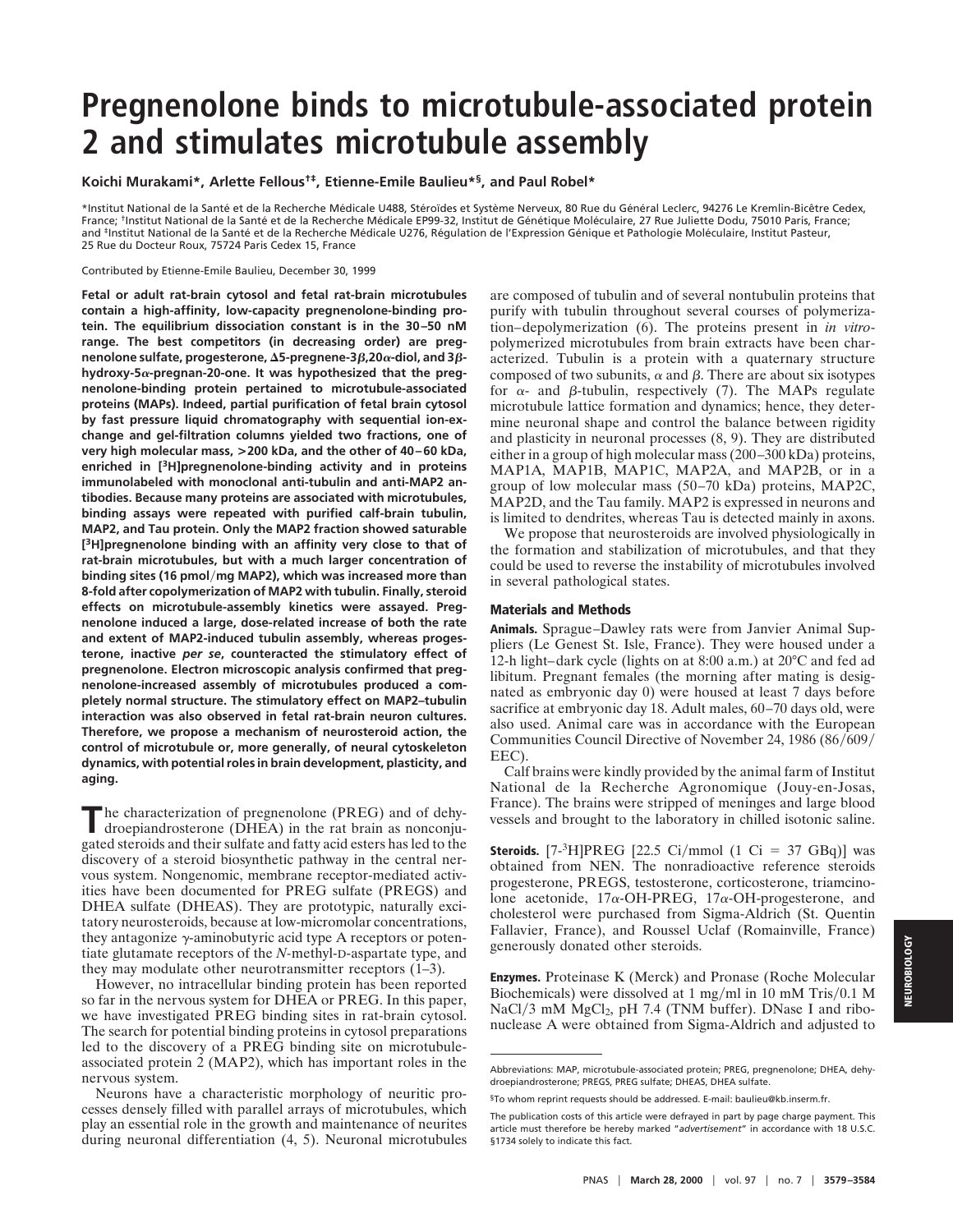$100 \text{ units/ml}$  and 5 units/ml, respectively. Phospholipase A2 (Roche Molecular Biochemicals) was diluted to 20 units/ml in TNM buffer.

**Antibodies.** Monoclonal anti- $\alpha$ -tubulin antibody N-356 was purchased from Amersham Pharmacia. Monoclonal antibody 152 (10) was shown to react specifically with high molecular weight MAP2. Recombinant doublecortin N-terminal glutathione *S*transferase fusion protein and specific polyclonal antiserum were kindly provided by F. Francis (Institut Cochin de Génétique Moléculaire, Paris) (11). All of the different antibodies were diluted in PBS containing 3% BSA.

**Preparation of Cytosol.** Fetal rat brains were removed, stripped from meninges, and rinsed with TEDG homogenization buffer (10 mM Tris $HCl$ , pH 8.5/1.5 mM EDTA/1 mM DTT/10% glycerol) and protease inhibitor mixture Complete (Roche Molecular Biochemicals) at 4°C. Brains of male adult rats were removed after perfusion with PBS containing 2 units/ml heparin. The brain tissues were weighed and homogenized with 4 vol of homogenization buffer in glass/Teflon Potter homogenizers (two strokes) and centrifuged at  $800 \times g$  for 10 min. The supernatant was then centrifuged at  $100,000 \times g$  for 1 h at 4°C. The samples were assayed immediately or stored in liquid nitrogen until analysis.

Protein concentrations were determined by the Bio-Rad protein assay kit with BSA as the reference standard.

**Equilibrium Binding Constants.** Just before the binding assay, each sample was stripped with charcoal-dextran suspension, and 0.2-ml aliquots of the supernatant (stripped cytosol) were added to a series of tubes containing  $[3H]PREG$  (specific activity,  $22.5 \text{ Ci/mmol}$  in the 1–500 nM range with or without 1,000-fold excess unlabeled steroid. The tubes were incubated at 45°C for 30 min. Separation of bound and free steroid was performed with a Sephadex LH-20 minicolumn (Amersham Pharmacia). The radioactivity in the vials was counted in a liquid scintillation spectrometer with quench correction (Tri-Carb 2100 TR, Packard).

**Nature of PREG-Binding Component.** Aliquots (1 ml) of brain cytosol were incubated with 0.2 ml of enzyme solution (see *Enzymes*) at 37°C for 30 min. Enzyme-treated or buffer-diluted control sample (0.2 ml) was examined for binding activity.

**Competitive Binding Assay.** For competition of PREG binding by different steroids, 0.2 ml of stripped cytosol was incubated with 100 nM [3H]PREG and 1-, 10-, 100-, and 1,000-fold excesses of nonradioactive steroid.

**Anion-Exchange Chromatography.** The FPLC system (Amersham Pharmacia) was equipped with an anion-exchange column (5-ml Econo-Pac High Q; Bio-Rad). The column was equilibrated with TEDG buffer containing 0.03% 3-[(3-cholamidopropyl)dimethylammonio]-1-propanesulfonate (CHAPS) and 100 nM PREG (TEDGCP buffer) at 4°C. Cytosol (20 ml, 60 mg of protein) was applied and eluted at a flow rate of  $1 \text{ ml/min}$  with TEDGCP buffer for 20 min. Fractions (2 ml) were collected, then a linear gradient of NaCl in TEDGCP buffer was applied to reach 1 M NaCl after 30 min, followed by the application of isocratic 1 M NaCl in TEDGCP buffer. Appropriate fractions were pooled and desalted by passage through Hi-Trap desalting minicolumns (Amersham Pharmacia).

**Gel Filtration.** The Superose 12 column  $(1 \times 30 \text{ cm})$ ; Amersham Pharmacia) was equilibrated with TEDGCP buffer containing 0.15 M NaCl at  $4^{\circ}$ C. The flow rate was adjusted to 0.25 ml/min, and 0.4-ml fractions were collected.

**Control of Binding Protein Enrichment.** At each purification step, collected fractions were incubated with  $100 \text{ nM}$  [<sup>3</sup>H]PREG with or without a 100-fold excess of nonradioactive PREG, and saturable binding was determined.

**Western Blots.** Crude cytosol and partially purified samples  $(10 \mu g)$ of protein) were separated on  $10\%$  SDS/PAGE gels, then transferred to nitrocellulose membranes. The membranes were blocked by incubation in 5% skim milk/0.1% Tween  $20/T$ risbuffered saline (10 mM Tris/50 mM NaCl/2 mM EDTA, pH 8.8) for 1 h at room temperature. All washes were in 0.1% Tween  $20/T$ ris-buffered saline (TNT buffer). The membranes were then incubated with the anti-tubulin (1:2,000) or the monoclonal anti-MAP2 (1:1,000) antibodies at 4°C overnight. Incubation with the secondary anti-mouse Ig-peroxidase-conjugated IgG,  $F(ab')_2$  fragment (1:10,000) (Pierce) was performed in TNT buffer containing 5% milk for 45 min at room temperature. The signal was detected by the enhanced chemiluminescence system (Amersham Pharmacia), according to manufacturer's instructions, with Kodak X-Omat film.

**Preparation of Microtubule Proteins.** Calf brains were washed twice in buffer L  $(0.1 \text{ M Mes}/1 \text{ mM EGTA}/0.1 \text{ mM EDTA}/1 \text{ mM}$  $MgCl<sub>2</sub>/1$  mM DTT/1 mM PMSF, pH 6.4). Microtubules were prepared from calf brain or from fetal and adult rat brain by a temperature-dependent *in vitro* assembly–disassembly procedure (12). Calf tubulin was purified by the method of Weingarten *et al.* (13), except that the phosphocellulose step was replaced by chromatography on a cation-exchange column (Fractogel; Merck) (14). Microtubules and tubulin were prepared in buffer L supplemented with 1 mM GTP (buffer A). MAP2 and Tau were purified by the microtubule heat-denaturation and column gel-filtration protocols of Fellous *et al.* (12), except that Sephacryl 300 was used instead of Ultrogel ACA34. Tau proteins were further purified according to the procedure of Lindwall and Cole (15).

**Assay of Microtubule Assembly.** Microtubule assembly was measured by monitoring the turbidity increases with an UVICON spectrophotometer (Kontron, Montigny-le-Bretonneux, France) equipped with an automatic thermostated six-sample changer connected to a circulating water bath set at 37°C.

**Culture of Neurons.** Primary neuronal cultures of embryonic day 17 fetuses were carried out as described by El-Etr *et al.* (16). In brief, dissociated cells were plated  $(200,000 \text{ cells per cm}^2)$  on glass coverslips coated with poly(L-ornithine) and cultured in a completely defined medium in  $5\%$  CO<sub>2</sub> at  $37^{\circ}$ C. The culture conditions were such that an almost pure neuronal population was present.

Twenty-four hours after seeding,  $1 \mu M$  PREG was added (final ethanol concentration was 0.01%), and the cultures were continued for 2 days. Cells were fixed in 4% paraformaldehyde then frozen at  $-80^{\circ}$ C. When needed, they were rehydrated by 5-min passages through graded ethanol concentrations (100%, 90%, and 70%). After two washes in PBS for 5 min, cells were incubated in PBS containing 3% BSA and 0.1% Triton X-100 at room temperature for 1 h. After four washes in PBS, cells were incubated at 37°C for 1 h, then at 4°C overnight in the presence of either anti- $\alpha$ -tubulin monoclonal antibody diluted 1:2000, anti-MAP2 monoclonal antibody diluted 1:1000, or antidoublecortin antiserum diluted 1:300. After three washes in PBS, the secondary antibody was added at room temperature for 45 min. The secondary antibody was either rabbit anti-mouse Ig-biotin-conjugated IgG,  $F(ab')_2$  fragment, diluted 1:350 (Roche Molecular Biochemicals) or anti-rabbit biotinylated IgG diluted 1:300 (Boehringer Mannheim). After three washes, the streptavidin-peroxidase amplification complex (Dako) was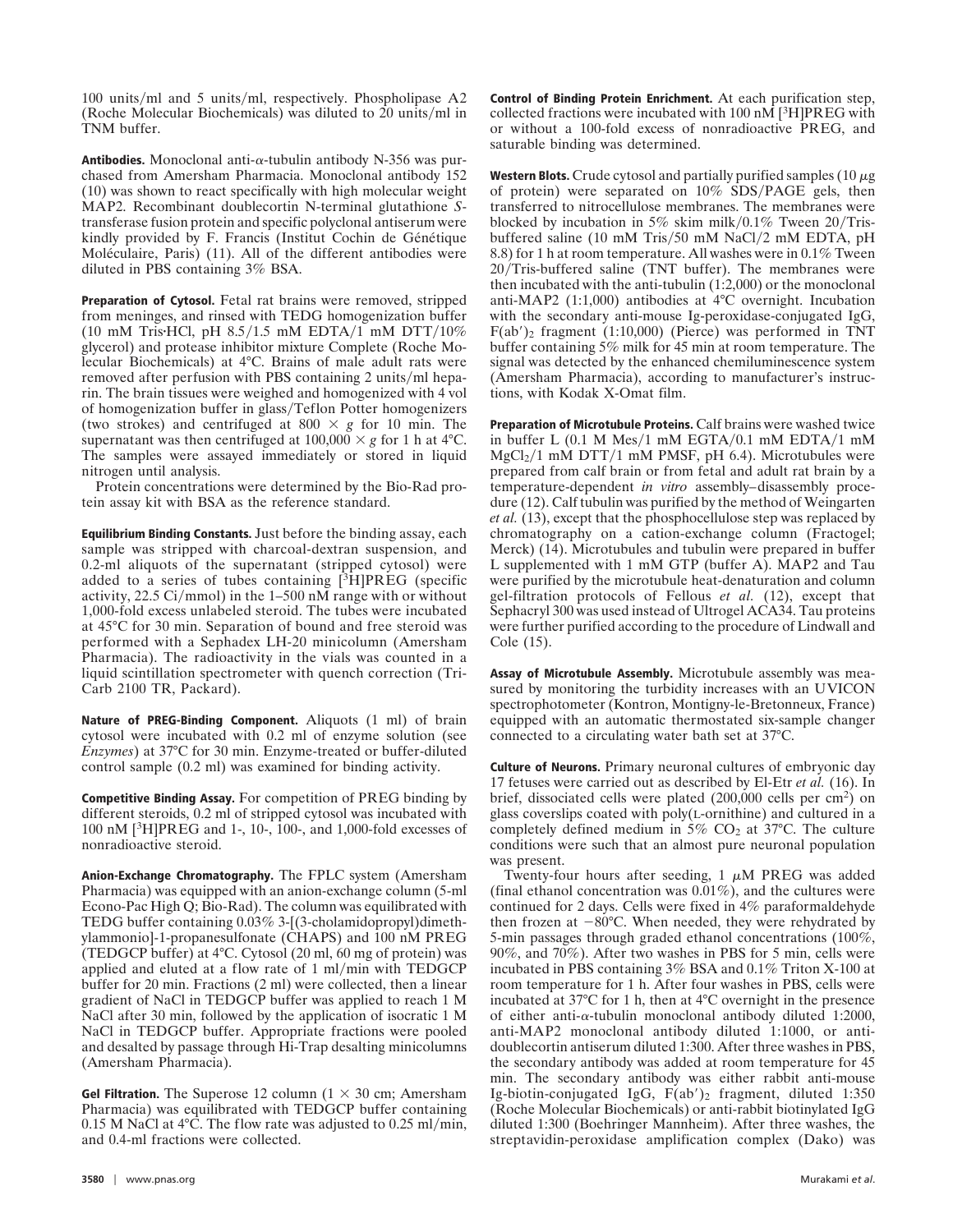

**Fig. 1.** Equilibrium binding of [3H]PREG to fetal brain cytosol. Charcoalstripped cytosol samples (0.2 ml, 2.5 mg of protein per ml) were incubated with increasing concentrations of [3H]PREG in TEDG buffer, pH 8.5, at 40°C for 30 min. Bound steroid was separated by gel filtration on Sephadex LH20 at 0–4°C. Binding constants were determined with the Macintosh LIGAND program. B/U, bound/unbound; B, bound.

added for 30 min at room temperature. The cells were then washed and the aminoethylcarbazole substrate (Sigma-Aldrich) was deposited on the cells for 15 min. The reaction was stopped with distilled water, and cells were counterstained with hematoxylin and mounted in Glycergel (Dako).

**Electron Microscopy.** Once microtubule polymerization was completed, a small drop of each experimental sample was deposited on the surface of a hydrophilic grid (300 mesh) coated with Formvar carbon and glow-discharged shortly before use. The grids were stained with 1% aqueous uranyl acetate and observed with a Philips CM 12 electron microscope.

**Statistical Analyses.** Equilibrium binding data were analyzed by the Macintosh version of the LIGAND program, adapted from Munson and Rodbard (17). Curves were drawn with the KALEI-DOGRAPH TM 3.0 software (Abelbeck Software, Ritme Informatique, Paris). The logit-log transformation and curve fitting were used to calculate the relative competition ratios of tested steroids. Comparisons between variables were made with the unpaired Student's *t* test. Results are presented as mean  $\pm$  SE or SD;  $P < 0.05$  is taken as the limit of statistical significance.

#### **Results**

**PREG Binding Sites in Rat Brain.** High-affinity saturable binding sites were found in fetal rat-brain cytosol prepared in TEDG buffer. The binding of [3H]PREG was optimal under the conditions of pH 8.5, 45°C, and 30 min (data not shown). Analysis of equilibrium binding constants by the LIGAND program indicated that the best fit was for one category of specific sites plus nonsaturable binding. A representative Scatchard analysis plot of specific binding is given in Fig. 1. The dissociation constant  $K_d$ was  $31.1 \pm 0.8$  nM, and the maximum concentration of binding sites was  $1.2 \pm 0.1$  pmol/mg of protein (mean  $\pm$  SEM,  $n = 3$ ). Proteinase K and Pronase destroyed [3H]PREG binding sites by  $\approx 60\%$ , whereas DNase, RNase, and phospholipase A2 had no significant effect (Table 1).

The best competitors of [<sup>3</sup>H]PREG binding were PREGS, progesterone, and  $\Delta$ 5-pregnene-3 $\beta$ , 20 $\alpha$ -diol (20 $\alpha$ -dihydro-PREG) (Table 2). Another steroid with structural similarity to

#### **Table 1. Effects of hydrolytic enzymes on [3H]PREG binding**

| Enzyme              | Concentration | % of control    |
|---------------------|---------------|-----------------|
| Proteinase K        | $0.17$ mg/ml  | $42.2 \pm 7.5$  |
| Pronase             | $0.17$ mg/ml  | $40.5 \pm 5.7$  |
| Deoxyribonuclease 1 | 17 units/ml   | $99.4 \pm 12.7$ |
| Ribonuclease A      | 0.8 units/ml  | $82.4 \pm 9.2$  |
| Phospholipase A2    | 33 units/ml   | $85.0 \pm 7.3$  |
|                     |               |                 |

Samples (1 ml) of cytosol were incubated with 0.2 ml of enzyme solution at 37°C for 30 min. Results are expressed as percent of control incubation (buffer-diluted cytosol), mean  $\pm$  SD;  $n = 3$ .

PREG,  $3\beta$ -hydroxy-5 $\alpha$ -pregnan-20-one (5 $\alpha$ -dihydro-PREG), was also an efficient competitor, although 5-fold less active than PREG. Among other steroids tested, DHEA was a weak competitor and DHEAS was a negligible one. The preferred structures seemed to be C-21 steroids with a ketone or an alcohol group in positions 3 and 20 and with an unsaturated A or B ring providing a more planar structure to the steroid skeleton.

The adult rat brain also contains a PREG-binding component with binding constants similar to those of fetal brain  $(K_d = 50.7)$ nM;  $B_{\text{max}} = 0.75$  pmol/mg of protein; data not shown).

**Attempts to Purify the Cytosolic Binding Protein.** PREG binding sites were eluted from the Mono Q ion-exchange column in two fractions at 0.5–0.6 M NaCl (fraction A) and 0.9–1.0 M NaCl (fraction B), respectively (Fig. 2). Both fractions were desalted, concentrated, and submitted to gel filtration on a Superose 12 column (Fig. 3). Specific  $[{}^{3}H]PREG$  binding was determined again on each column fraction and was found in one peak of 40–60 kDa (chromatography of fraction A) and one peak of .440 kDa (chromatography of fraction B), respectively.

The presence of a very high molecular weight component suggested to us that the cytosolic binding protein might correspond to high molecular weight proteins associated with microtubules, which are major components of neuronal cytoplasm. To gain further support for this hypothesis, we attempted to check whether fraction A also contained components of the microtubular system. For that purpose, the peaks of PREG binding were submitted to SDS/PAGE analysis followed by immunoblotting (Fig. 4). Indeed, proteins immunoreactive with anti-MAP2 and anti- $\alpha$ - and  $\beta$ -tubulin monoclonal antibodies were enriched in

#### **Table 2. Steroid specificity of [3H]PREG binding**

| Steroid                                           | RCR <sub>50</sub> |
|---------------------------------------------------|-------------------|
| PREG                                              | 100               |
| <b>PREGS</b>                                      | $78.8 \pm 7.0$    |
| Progesterone                                      | $72.1 \pm 17.7$   |
| $\Delta$ 5-Pregnene-3 $\beta$ , 20 $\alpha$ -diol | $68.4 \pm 15.3$   |
| $3\beta$ -Hydroxy-5 $\alpha$ -pregnan-20-one      | $18.4 \pm 4.0$    |
| Testosterone                                      | $5.6 \pm 2.8$     |
| DHEA                                              | $4.3 \pm 2.6$     |
| Estrone                                           | 4.4               |
| Corticosterone                                    | 2.8               |
| Androstenediol                                    | 1.7               |
| Estradiol                                         | 1.3               |
| Triamcinolone acetonide                           | 1                 |
| $17\alpha$ -Hydroxypregnenolone                   | 0.85              |
| 17 $\alpha$ -Hydroxyprogesterone                  | 0.79              |
| <b>DHEAS</b>                                      | 0.045             |
| Cholesterol                                       | 0.02              |

A relative competition ratio (RCR) is expressed as (concentration of PREG over concentration of competitor)  $\times$  100, each of which produces a 50% decrease of specific [<sup>3</sup>H]PREG binding (mean  $\pm$  SD; *n* = 3).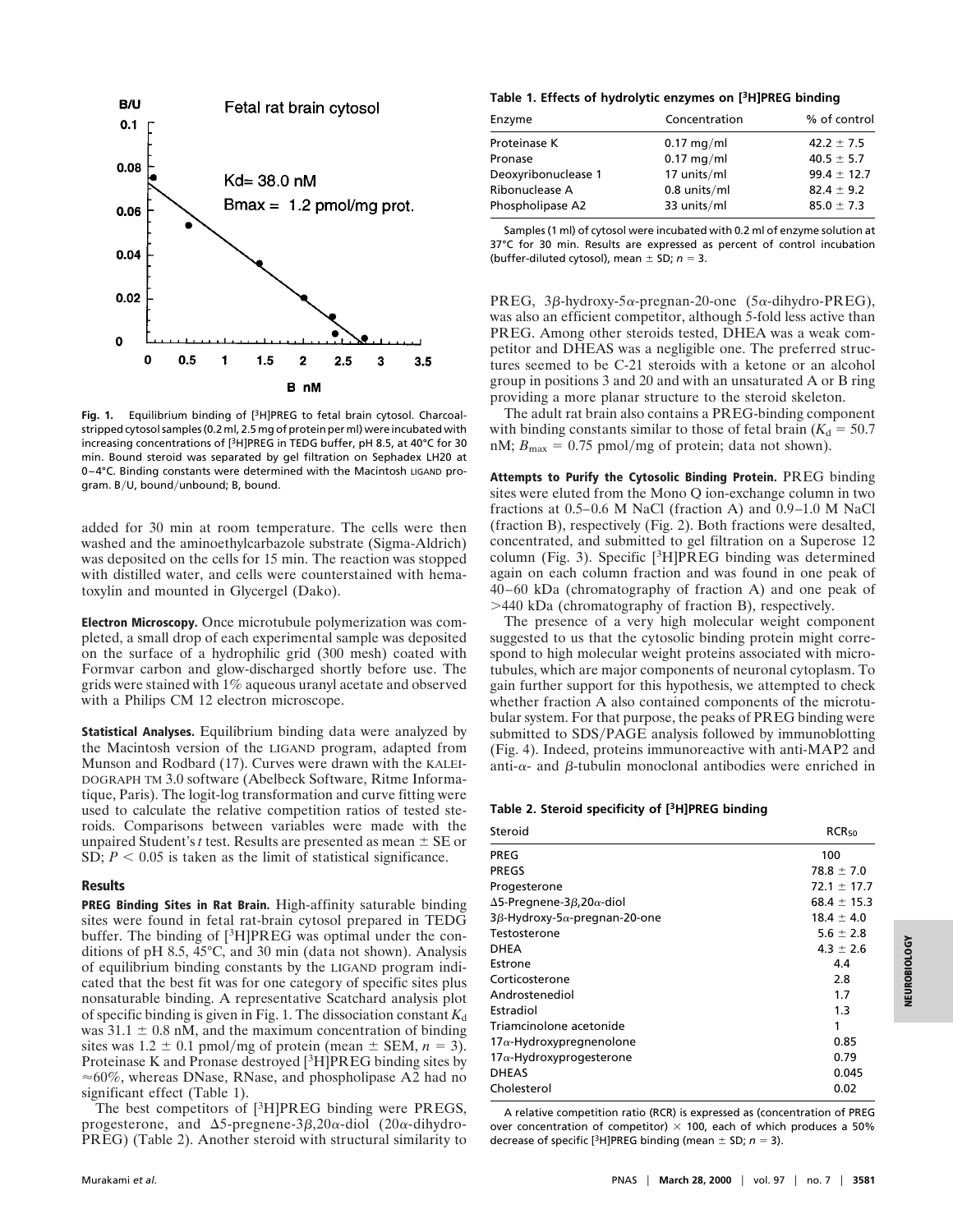

**Fig. 2.** Chromatography of fetal brain cytosol by FPLC on a Mono Q ionexchange column. Cytosol protein (60 mg) in TEDGCP buffer was loaded and eluted with a gradient of NaCl, and 2-ml fractions were collected. Saturable binding of  $[3H]$ PREG ( $\bullet$ ) and protein concentration ( $\bullet$ ) were measured in each fraction. Peaks A (fractions 17–19) and B (fractions 23–25) were pooled separately, desalted, lyophilized, and redissolved in TEDGCP buffer containing 0.15 M NaCl.

those partially purified preparations in amounts compatible with the increase of specific binding activity. The low molecular mass of the polypeptides recognized by anti-MAP2 strongly suggests that some breakdown of the 300 (or 70) kDa MAP2 occurred during cytosol protein purification.



**Fig. 3.** Chromatography of Mono Q peaks (see Fig. 2) by FPLC on a Superose 12 gel-filtration column. Fractions A (4.5 mg of protein) and B (1.1 mg of protein) were deposited on the column and eluted with TEDGCP buffer, 0.4-ml fractions were collected, and saturable [3H]PREG binding was measured. The column was calibrated with molecular-mass markers. Distinct low and high molecular mass components corresponding to peaks A and B, respectively, were determined.  $\bullet$ , [<sup>3</sup>H]PREG bound in dpm;  $\triangle$ , protein concentration in  $mg/ml$ 



**Fig. 4.** Immunoblotting of cytosol and of peak-A fractions eluted from ion-exchange and gel-filtration columns. Lane 1, crude cytosol; lane 2, Mono Q fraction A; lane 3, fraction A rechromatographed on Superose 12. Protein (10  $\mu$ g) was deposited in lanes 1 and 2. The amount of protein in lane 3 was below the limit of detection.

**Binding of [3H]PREG to Purified Rat-Brain Microtubules.** Because the amount of tissue available did not allow for us to prepare purified tubulin and MAP2, binding of  $[{}^{3}H]PREG$  to microtubules prepared by repeated cycles of polymerization–depolymerization was assayed.

Fetal microtubules had a  $K_d$  for [<sup>3</sup>H]PREG of 42.9 nM and a  $B_{\text{max}}$  of 3.7 pmol/mg of protein, representing a 3-fold enrichment as compared with fetal brain cytosol. The ligand specificity was unchanged [relative competition ratio:  $PREG (100)$  >  $PREGS$  $(78.8)$  > progesterone  $(72.1)$   $\gg$  testosterone  $(5.6)$  > DHEA  $(4.3)$  > estradiol  $(1.3)$ ]. Adult microtubules had a  $K_d$  for [<sup>3</sup>H]PREG of 54.8 nM and a  $B_{\text{max}}$  of 3.4 pmol/mg of protein, representing a 4.5-fold enrichment as compared with adult brain cytosol.

**PREG-Binding Activities of Purified MAP2, Tubulin, and Tau.** Purified calf-brain tubulin (90  $\mu$ g/ml), MAP2 (45  $\mu$ g/ml), or Tau (25  $\mu$ g/ml) was incubated with 100 nM [<sup>3</sup>H]PREG with or without a 1,000-fold excess of nonradioactive PREG. Neither tubulin, Tau, nor rabbit IgG bound [3H]PREG in a saturable manner. On the other hand, the MAP2 fraction showed specific binding sites, which were increased by coincubation with tubulin.

The equilibrium binding constants of purified calf MAP2 were  $K_d = 39.2$  nM,  $B_{\text{max}} = 16$  pmol/mg of MAP2, whereas those of MAP2 + tubulin copolymers were  $K_d = 44.0$  nM,  $B_{\text{max}} = 135$ pmol/mg of MAP2 (Fig. 5). Hence, binding of MAP2 to tubulin did not modify the affinity of PREG, but increased the concentration of binding sites  $>8$ -fold. Expressed in molar concentrations, the concentration of binding sites was 14 nM, whereas the concentration of MAP2 (assuming an average molecular weight of 200,000) was about 200 nM. Therefore,  $\langle 10\%$  of MAP2 molecules could bind [3H]PREG. The substitution of buffer A for TEDG buffer did not influence PREG equilibrium binding constants (data not shown). The ligand specificity of binding to  $MAP2 + tubulin copolymers was very close to that of fetal$ microtubules [relative competition ratio: PREG  $(100)$  > PREGS (91.5) > progesterone (81.3)  $\gg$  estradiol (3.2) > testosterone and DHEA (2.3). No PREG binding to recombinant doublecortin could be detected (data not shown).

**Steroid Effects on Microtubule Assembly Kinetics.** PREG induced a large increase of both the rate and the extent of tubulin assembly, as indicated by increased absorbance at 345 nm (Fig. 6). Estradiol, which does not bind to MAP2, was inactive. However progesterone, which has an affinity for MAP2 in the same range as that of PREG, was also ineffective, but contrary to estradiol, progesterone counteracted the stimulatory effect of PREG on microtubule assembly. PREGS was also ineffective but, like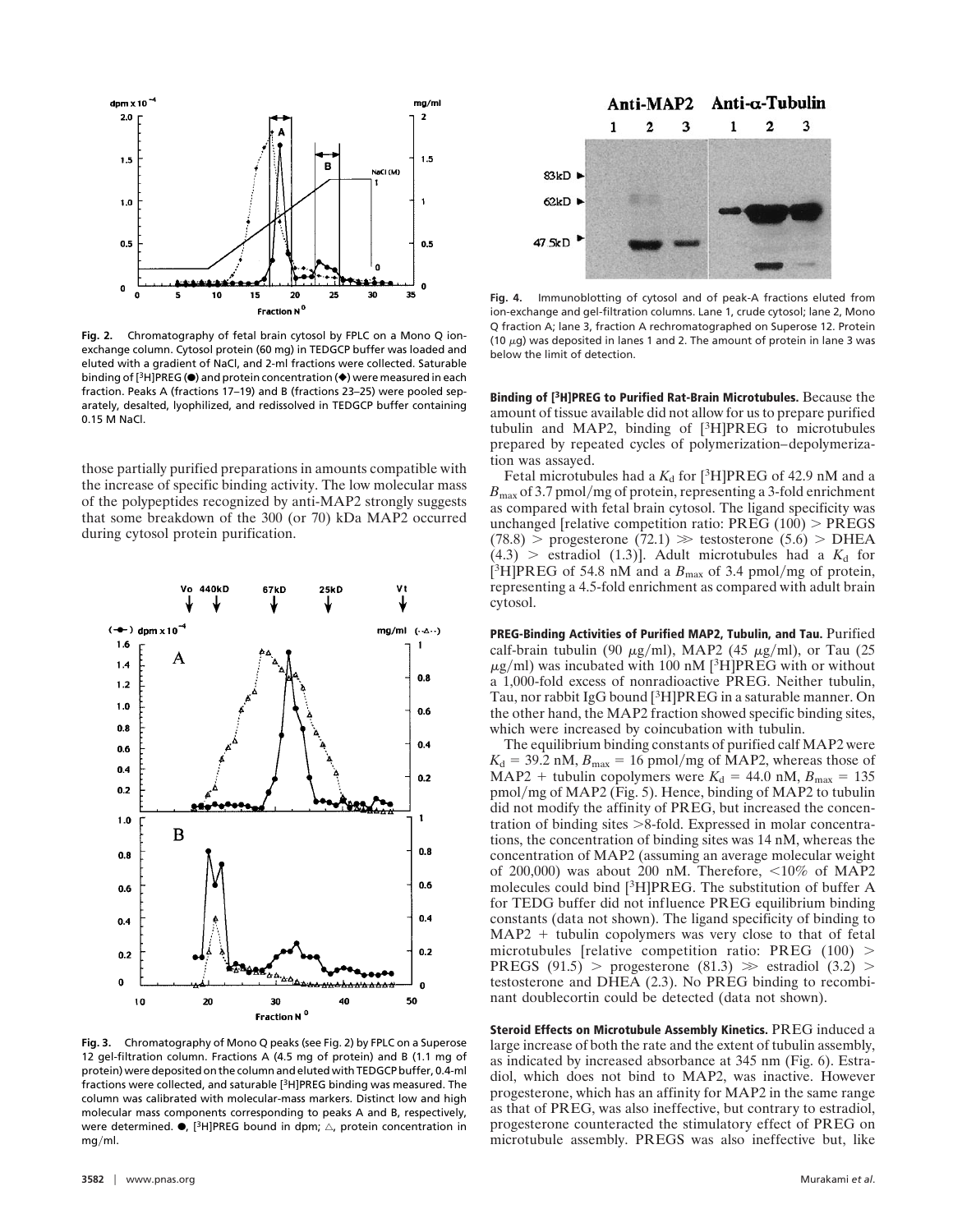

**Fig. 5.** Equilibrium binding of [3H]PREG to purified MAP2 complexed or not complexed with purified tubulin.  $\bigcirc$ , Equilibrium binding of purified calf-brain MAP2;  $\bullet$ , equilibrium binding of purified calf-brain MAP2 associated with purified calf-brain tubulin. See legend to Fig. 1 for experimental details.

progesterone, counteracted the stimulatory effect of PREG (data not shown).

**Electron Microscopic Analysis.** It was important to investigate whether the large amount of microtubules polymerized in the presence of PREG were of normal appearance, or whether they were structurally altered as observed, for example, when tubulin is assembled in the presence of Taxol (18). In the presence of calf-brain MAP2, calf-brain tubulin assembles in apparently normal microtubules characterized by a remarkably constant conformation and a uniform diameter. When MAP2-induced tubulin polymerization was performed in the presence of 500 nM PREG, microtubule structure remained completely normal (data not shown).

**Effects of PREG on Neuronal Cultures.** After 3 days of culture, neurons were processed for immunocytochemistry. Staining with monoclonal antibodies to  $\alpha$ -tubulin or to doublecortin did



**Fig. 6.** Kinetics of microtubule assembly. Microtubules were reconstituted *in vitro* with purified tubulin (1 mg/ml) and MAP2 (0.05 mg/ml) in buffer A. The increase of absorbance was monitored at 345 nm at 37°C and recorded every 30 sec for 15 min. Microtubule assembly was monitored either in the absence of steroid ( $\bullet$ ) or in the presence of 500 nM steroid [PREG ( $\Box$ ), progesterone ( $\times$ ), or estradiol  $(\nabla)$ ], or in the presence of both PREG and progesterone ( $\odot$ ) or PREG and estradiol  $(\triangle)$ , each at 500 nM.



**Fig. 7.** Immunocytochemistry of fetal rat-brain neurons. (*A–C*) Results of a 3-day control culture. ( $D-F$ ) PREG (1  $\mu$ M) added the last 2 days of culture. The antibodies used were monoclonal anti-a-tubulin antibody (*A* and *D*), polyclonal anti-doublecortin antibody (*B* and *E*), and monoclonal anti-MAP2 antibody (*C* and *F*). PREG increased the immunostaining of cell bodies and induced the appearance of immunostaining in proximal neurites (arrows).  $(Scale har = 0.2 nm)$ 

not show any difference between control cultures and cultures exposed to 1  $\mu$ M PREG for 2 days (Fig. 7). On the contrary, exposure to PREG increased MAP2 immunostaining of cell bodies and produced its appearance in proximal neurites.

### **Discussion**

Previous reports on steroid–microtubule interactions were focused on the estradiol metabolite 2-methoxyestradiol (19). At high concentrations it can inhibit microtubule polymerization and act as a weak inhibitor of colchicine binding to tubulin. At lower concentrations, already effective in blocking mitoses, microtubules are not depolymerized but have an abnormal morphology, similar to that seen after Taxol treatment. Moreover, 2-methoxyestradiol binds directly to purified tubulin either unpolymerized or polymerized by glutamate in the absence of MAPs.

No intracellular binding component has been documented so far for the neurosteroids DHEA and PREG in rodent brain. Initial attempts to observe a specific binding component for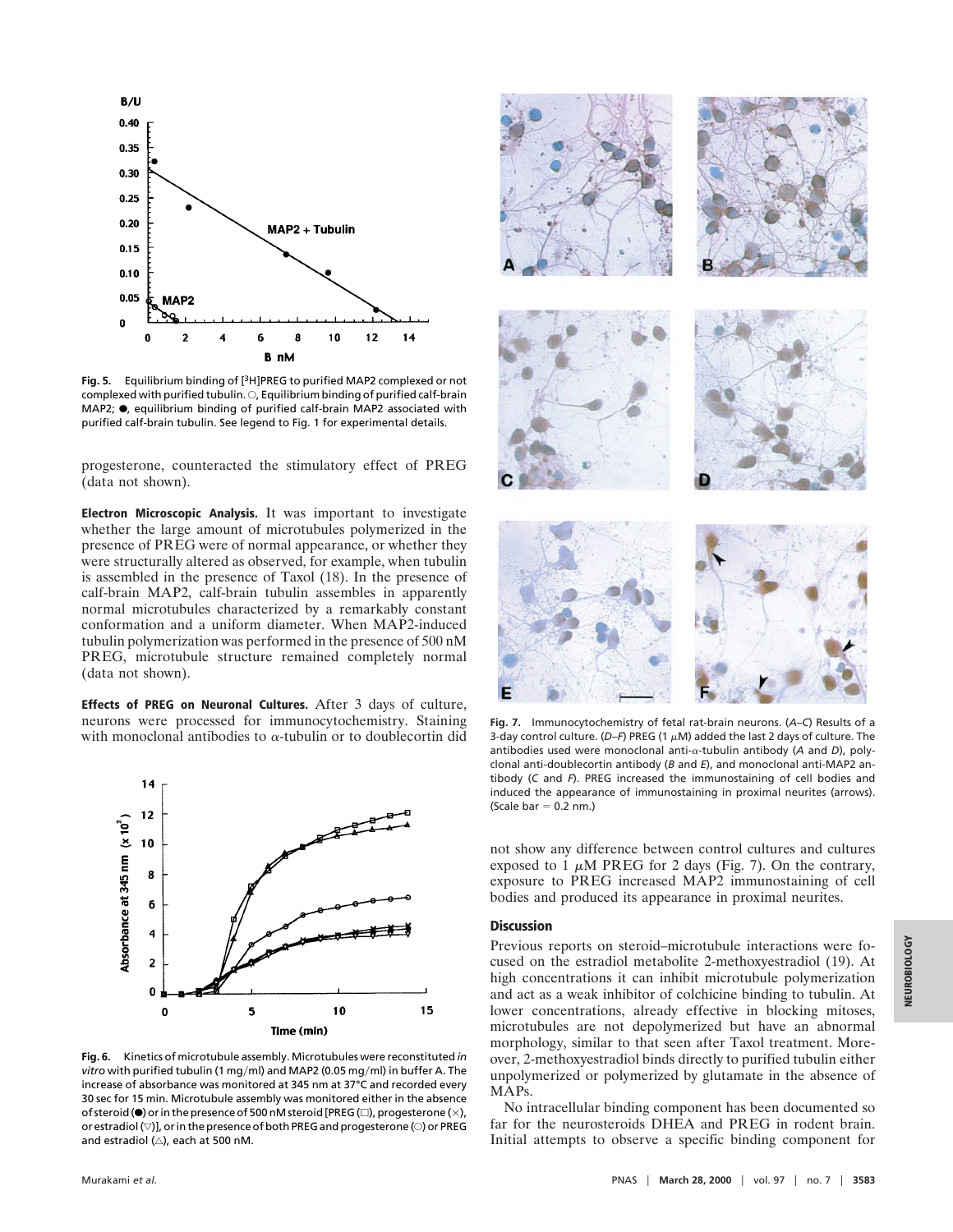DHEA in rat-brain cytosol provided irreproducible results (K.M., unpublished results). On the contrary, PREG binding sites could be demonstrated in rat-brain cytosol, particularly in fetal brain. The affinity of PREG for rat fetal cytosol, rat adult cytosol, purified rat-brain microtubules, purified calf MAP2, calf  $MAP2$ , or  $MAP2 + tubulin copolymers was determined repeat$ edly. The affinities and ligand specificities of all active preparations were remarkably similar, thus indicating that the binding protein in rat-brain cytosol indeed belongs to the MAP2 family.

The concentration of PREG binding sites in high molecular weight calf MAP2 was definitely much smaller than the molar concentration of MAP2 (at least 1 order of magnitude). It is well known that MAP2 is a mixture of several components. Although they are heat stable, their drastic method of purification might produce massive denaturation of the proteins. It is also known that MAP2 undergoes posttranslational modifications, in particular phosphorylations. Phosphorylation determines the binding of MAP2 to microtubules and the regulatory role of MAP2 in microtubule dynamics (20–22). Phosphorylation of MAP2C and MAP4 also affects the stability of microtubules in cells (23). Phosphorylation may destabilize the active conformation of MAPs. Unfolding of the Tau protein is responsible for its loss of activity, and refolding the protein with an organic osmolyte can restore its tubulin-binding activity and promote tubulin assembly (24). The fact that the concentration of MAP2 binding sites was increased 8-fold after copolymerization with tubulin is compatible with a refolding (chaperon) effect of tubulin on MAP2 conformation. Binding of PREG was enriched in a fraction of embryonic brain cytosol containing low molecular weight protein(s) recognized by anti-MAP2 antibody. This component was smaller than MAP2C, which, in addition, is not recognized by the monoclonal antibody that was used. Breakdown fragments of MAP2 can interact with tubulin and promote its polymerization (25, 26). Further studies will need to be performed to determine whether such fragments also bear the PREG binding site. Finally, it cannot formally be excluded that this binding site is borne by another protein, which is tightly associated with and copurifies with high molecular weight MAP2.

PREG was strongly active on MAP2-induced microtubule assembly. It dose-relatedly accelerated microtubule polymeriza-

- 1. Robel, P., Schumacher, M. & Baulieu, E.-E. (1999) in *Neurosteroids: A New Regulatory Function in the Nervous System*, eds. Baulieu, E.-E., Robel, P. & Schumacher, M. (Humana, Totowa, NJ), pp. 1–25.
- 2. Baulieu, E.-E. (1997) *Recent Prog. Horm. Res.* **52,** 1–32.
- 3. Monnet, F.-P., Mahe, V., Robel, P. & Baulieu, E.-E. (1995) *Proc. Natl. Acad. Sci. USA* **92,** 3774–3777.
- 4. Daniels, M. (1975) *Ann. N.Y. Acad. Sci.* **253,** 535–544.
- 5. Yamada, K.-M., Spooner, B.-S. & Wessels, N.-K. (1970) *Proc. Natl. Acad. Sci.*
- *USA* **66,** 1206–1212. 6. Shelanski, M.-L., Gaskin, F. & Cantor, C.-R. (1973) *Proc. Natl. Acad. Sci. USA* **70,** 765–768.
- 7. Sullivan, K.-F. (1988) *Annu. Rev. Cell Biol.* **4,** 687–716.
- 8. Matus, A. (1988) *Annu. Rev. Neurosci.* **11,** 29–44.
- 9. Tucker, R. P. (1990) *Brain Res. Rev.* **15,** 101–120.
- 10. Kalil, J., Fellous, A. & Fellous, M. (1988) in *Culture de Cellules Animales, Me´thodologies, Applications*, eds. Adolphe, M. & Barlovatz-Meimon, G. (Editions INSERM, Paris), Vol. 199, pp. 101–130.
- 11. Francis, F., Koulakoff, A., Boucher, D., Chafey, P., Schaar, B., Vinet, M.-C., Friocourt, G., McDonnell, N., Reiner, O., Kahn, A., *et al*. (1999) *Neuron* **23,** 247–256.
- 12. Fellous, A. & Francon, J. (1977) *Eur. J. Biochem.* **78,** 167–174.
- 13. Weingarten, M. D., Lockwood, A. H. & Hwo, S. Y. (1975) *Proc. Natl. Acad. Sci. USA* **72,** 1848–1852.

tion and increased the amount of microtubules formed. This effect was more spectacular when relatively low MAP2/tubulin ratios were used (data not shown). The pattern of microtubule assembly induced by PREG was characterized by a sudden increase of absorbance at 345 nm, suggesting a selective effect of the steroid on the nucleation step. Progesterone and PREGS, which have affinities for MAP2 slightly smaller than that of PREG, were inactive, *per se*, but antagonized the effect of PREG. Electron microscopic observation indicated that the microtubules formed under the influence of PREG retained a strictly normal appearance. PREG effects on microtubule formation are therefore completely different from those produced by Taxol, Taxotere, or 2-methoxyestradiol.

DHEA and DHEAS are both active on cultures of neocortical neurons of embryonic day 16.5 (27). DHEA selectively increases the length of neurites containing the axonal marker Tau, whereas DHEAS selectively increases the length of neurites containing the dendrite marker MAP2. These effects are observed at subnanomolar concentrations of either DHEA or DHEAS and seem to involve glutamate receptors of the *N-*methyl-D-aspartate type. The mechanism of action of neurosteroids demonstrated in this paper obviously is completely different from the one suggested by Compagnone and Mellon (27). Although a direct effect of DHEA on microtubule polymerization could not be excluded, PREG was by far the most active neurosteroid, and its action was mediated by MAP2 protein, either intact MAP2 or eventually a fragment thereof.

Further studies will need to be done to envision the role of PREG in brain development and brain plasticity and the interest of steroid therapy in conditions of deficient neuronal microtubule assembly.

We thank D. Zucman and K.-I. Kang for their preliminary experiments; B. Eychenne, M. El-Etr, N. Gago, and R. Veitia for fruitful discussions; J. Mazie and F. Francis for the gift of anti-MAP2 and anti-doublecortin monoclonal antibodies; P. Berda and S. David for technical assistance; and S. Delhaye and L. Outin for the preparation of the manuscript. This work has been supported in part by the Florence Gould and the G. Harold and Leila Mathers Charitable Foundations (New York).

- 14. Fromes, Y., Gounon, P., Veitia, R., Bissery, M. C. & Fellous, A. (1996) *J. Protein Chem*. **15,** 377–388.
- 15. Lindwall, G. & Cole, R. D. (1984) *J. Biol. Chem.* **259,** 12241–12245.
- 16. El-Etr, M., Cordier, J., Glowinski, J. & Premont, J. (1989) *J. Neurosci.* **9,** 1473–1480.
- 17. Munson, P. J. & Rodbard, D. (1980) *Anal. Biochem.* **107,** 220–239.
- 18. D'Amato, R. J., Lin, C. M., Flynn, E., Folkman, J. & Hamel, E. (1994) *Proc. Natl. Acad. Sci. USA* **91,** 3964–3968.
- 19. Hamel, E., Lin, C. M., Flynn, E. & D'Amato, R. J. (1996) *Biochemistry* **35,** 1304–1310.
- 20. Hoshi, M., Ohta, K., Gotoh, Y., Mori, A., Murofushi, H., Sakai, H. & Nishida, E. (1992) *Eur. J. Biochem.* **203,** 43–52.
- 21. Brugg, B. & Matus, A. (1991) *J. Cell Biol.* **114,** 735–743.
- 22. Itoh, T. J., Hisanaga, S., Hosoi, T., Kishimoto, T. & Hotani, H. (1997) *Biochemistry* **36,** 12574–12582.
- 23. Ebneth, A., Drewes, G. & Mandelkow, E. (1999) *Cell. Motil. Cytoskeleton* **44,** 209–224.
- 24. Tseng, H.-C., Lu, Q., Henderson, E. & Graves, D. J. (1999) *Proc. Natl. Acad. Sci. USA* **96,** 9503–9508.
- 25. Valle´e, R. B. (1980) *Proc. Natl. Acad. Sci. USA* **77,** 3206–3210.
- 26. Fellous, A., Prasad, V., Ohayon, R., Jordan, M. A. & Luduena, R. F. (1994) *J. Protein Chem.* **13,** 381–391.
- 27. Compagnone, N. A. & Mellon, S. H. (1998) *Proc. Natl. Acad. Sci. USA* **95,** 4678–4683.